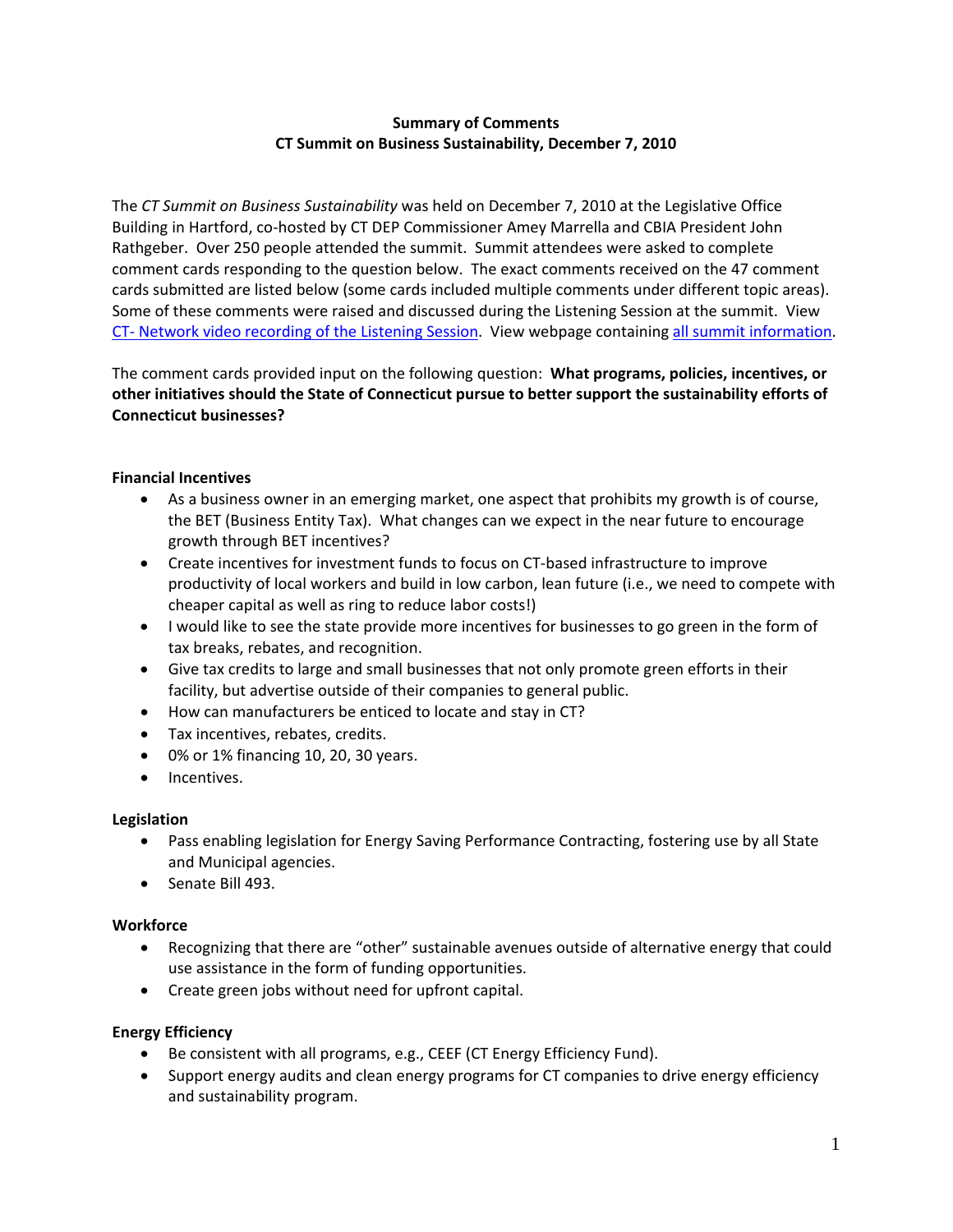- Support building energy efficiency upgrades (and homes).
- Teach "intro to commercial energy efficiency through EPA Energy Star program." Looking for a partner.

# **Solar**

- I would like to see the proliferation and creation of Solar Renewable Energy Certificates for solar in this state, similar to the programs in MA and NJ.
- Adopt NABCEP (North American Board of Certified Energy Practitioners) standards for solar certifications.
- Solar SREC (Solar Renewable Energy Certificate) program initiated similar to NJ and MA. Without this incentive the solar market in CT will continue to lag without any growth.

# **Outreach/Education to Businesses**

- Consistently and aggressively get the word out (publish, make public) case studies, numeric evidence of the financial savings businesses have enjoyed after adopting green strategies.
- I heard many certifications and initiatives mentioned in the breakouts. Can the state put together a list of these and acts as a central referring resource? Even posting on a state site info on certification, industry it applies to and URL would be helpful. (We don't know what to apply for if we don't know it exists).
- In an effort to help small businesses looking to go "green" (but don't know how), provide a very basic "one‐stop shopping" instruction site. E.g., incentives (state and fed), process (steps), resources (who?), quantifying payback (\$ out vs. \$ in), reporting (mandatory/voluntary).
- On-line best practices sharing site.
- Annual sustainability conference.
- Environmental sustainability practices which many businesses are pursuing are heavily dependent on leaders and organizations who are leading, managing, and working in ways that are sustainable. We need to share the numerous best practices of how companies can build work cultures.

# **Educating Students**

- Cultivate a culture of "joy of learning" vs. consumption. This must begin in early childhood education – cultural literacy.
- Scholarships/internship stipends for students enrolled in sustainability education programs.
- Education: our tech schools at the highs school level VERY IMPORTANT!! While visiting an Aunt in FL she said, "If I won the lotto I would start tech schools in FL like you have in CT"… our kids do not connect with business. CT needs to continue our tech schools.
- Programs to help students find internships and career opportunities.
- Integrate environmental literacy statewide all school systems through a robust environmental current events program.

### **Recognition Programs**

• Develop comprehensive\* guidelines for various industries and building types (including municipalities) for improving sustainability and offer recognition similar to green campuses and green lodging; also measurement. \*Comprehensive = purchasing policies, energy use and renewable energy, water, recycling, transportation, hazardous waste reduction, outreach and education (handouts and signage).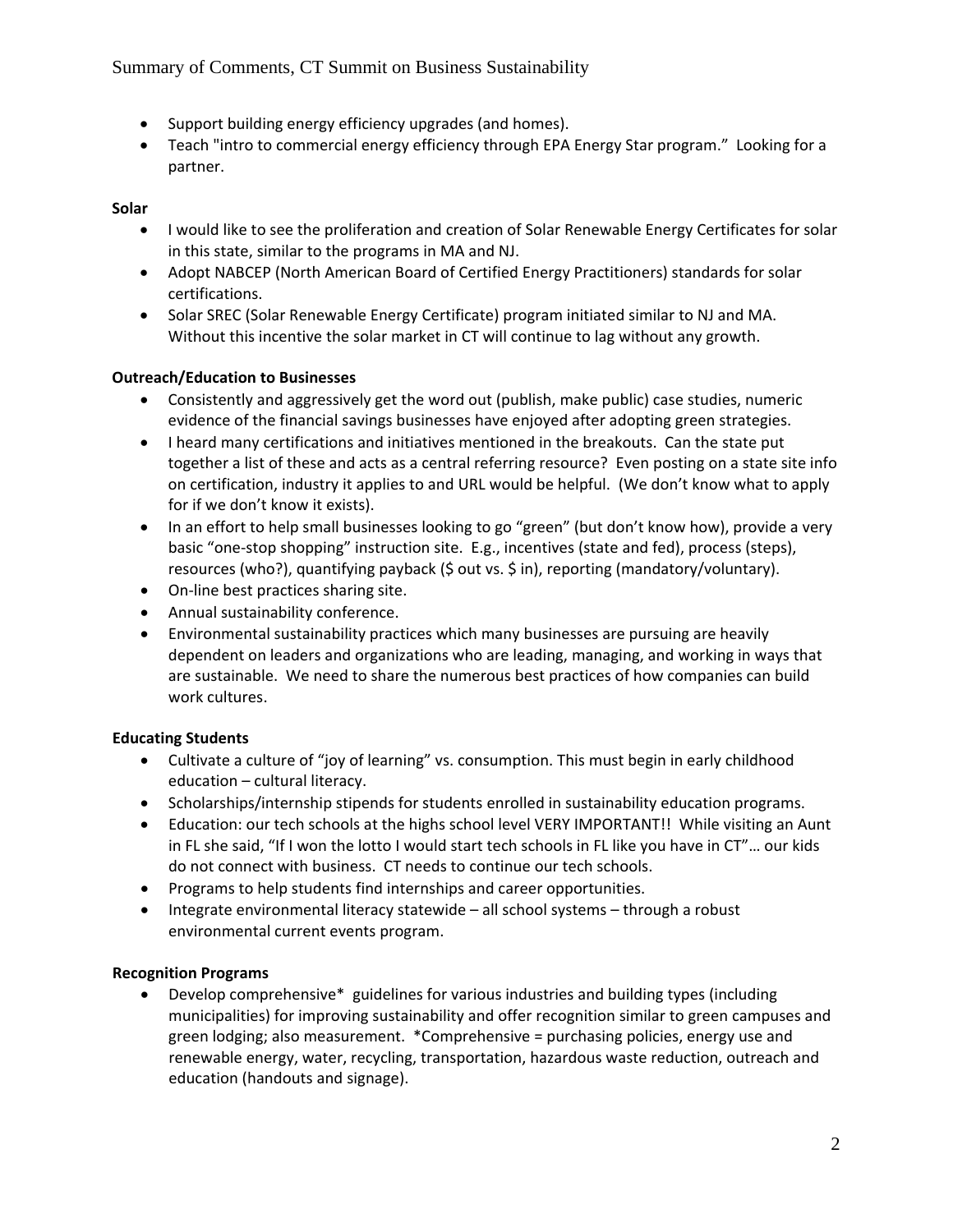## **Green Products**

• Specifically CT manufacturers of green products so that these green business operators can become more aware of us local providers. Also invite more engineers and consultants for same reason.

## **Transportation**

- Focus on transportation EPA Smartway.
- What is the state's plan for the new infrastructure needed to support electric cars, docking stations, and the increase in power demand, where will the power come from?

## **Electric Grid**

- Convert grid to natural gas.
- Energy storage of lower cost off-peak energy now just going to waste for use the next day can raise the efficiency to 100% during the peak and lower \$. CA new law AB 2514 now mandates energy storage!
- Did you know a 10kw off‐peak energy storage system will reduce CO2 equivalent to taking 2 cars off the road?

## **Municipalities**

- Investigate what could /should local governments do to support and advance sustainable businesses in their communities.
- What guidance is being offered to cities and towns on Bid/RFP (Request for Proposal) writing ‐ inclusive of green elements?
- Create bonding possibilities for municipalities for a sustainable renewable energy climate, so that it is not a stop and go, 3 steps forward 2 steps backwards.

### **State agency operations**

- Lead by example, improve state building efficiency.
- State office buildings need to be redeveloped to become more energy efficiency, i.e., state office with inefficient window‐based HVAC (heating, ventilation, and air conditioning) units.
- State can and should take the lead on sustainable design and retrofitting.
- Encourage state to purchase local recycled prod cuts to create or enhance market for recyclables, i.e., recycled asphalt shingles for pavement, glass sand for beaches.
- Continue state lean initiatives such as what DEP is doing. Anything that decreases cost is valuable.
- Lean practices business process waste reduction continuous improvement involving ALL state employees in ALL state agencies for ALL business processes. State employee strategies: train, engage, support, learn from failures and celebrate successes, continuously improve (plan, do, check, act).

# **DEP**

- Reduce permitting process and timeline, i.e., recycling roof shingles, glass sand, etc.
- Convert DEP files to e‐filing system. Other states do this. Saves trips to file room to physically look up and often copy these files. Start with all new files submitted or created. Work backwards on historical files. Makes file search process more timely and efficient. Saves on fuel and file searches. Saves on paper on both ends.